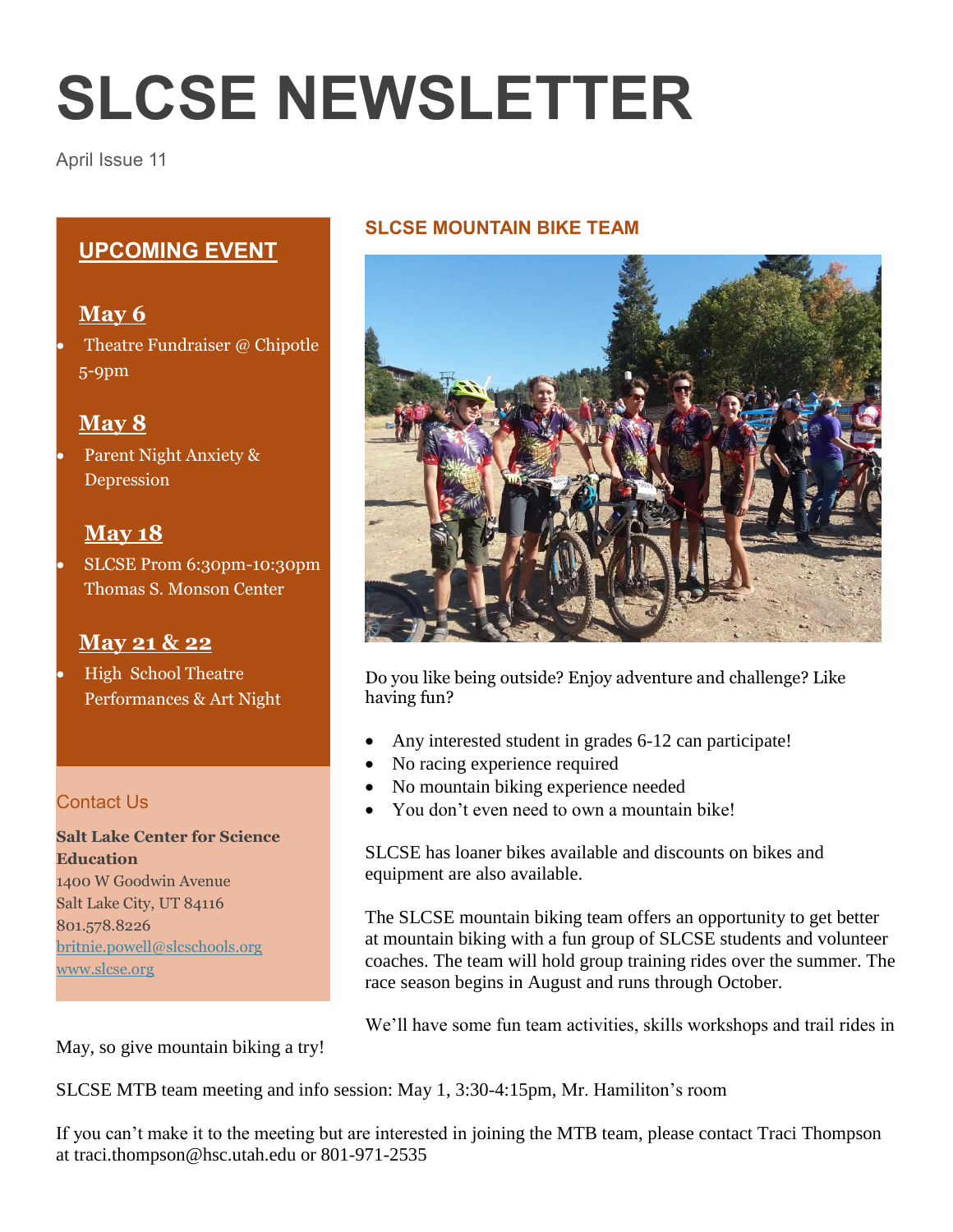#### **SENIOR SPOTLIGHT**

**Maria Arbizu** has been awarded the Larry H. & Gail Miller Enrichment Scholarship to attend the University of Utah. Maria will receive free tuition (for 10 semesters), free room and board and a generous textbook allowance each semester.





SLCSE THEATRE PROGRAM FUNDRAISER AT CHIPOTLE

**Where**: Chipotle 734 East 400 South, Salt Lake City

**When**: May 6, 2019 5-9pm

**Why**: Ms. Snow is building the most incredible theatre program at SLCSE, she needs funding to create sets, sew costumes, feed her stage crew, replace lighting, and much more.

### **OPPORTUNITIES FOR GIRLS FINISHING 8 TH AND 9 TH GRADE**

The Womens Resource Center at the University of Utah will be running Go Girlz Summer Camps at the UNP Hartland Partnership Center (1578 W 1700 S., SLC UT)

The camps will focus on personal growth, community advocacy, and educational pursuits. There will be community excursions, and art projects. **Times:**  $9AM - 12 PM$  12  $PM - 5 PM$  (extended day option) **Dates:** Week 1: Monday, June 17 - Friday, June 21

Week 2: Monday, July 15 - Friday, July 19

Week 3: Monday, August 5 - Friday, August 9

#### **CANOEMOBILE WITH WILDERNESS INQUIRY AND THE BLM**